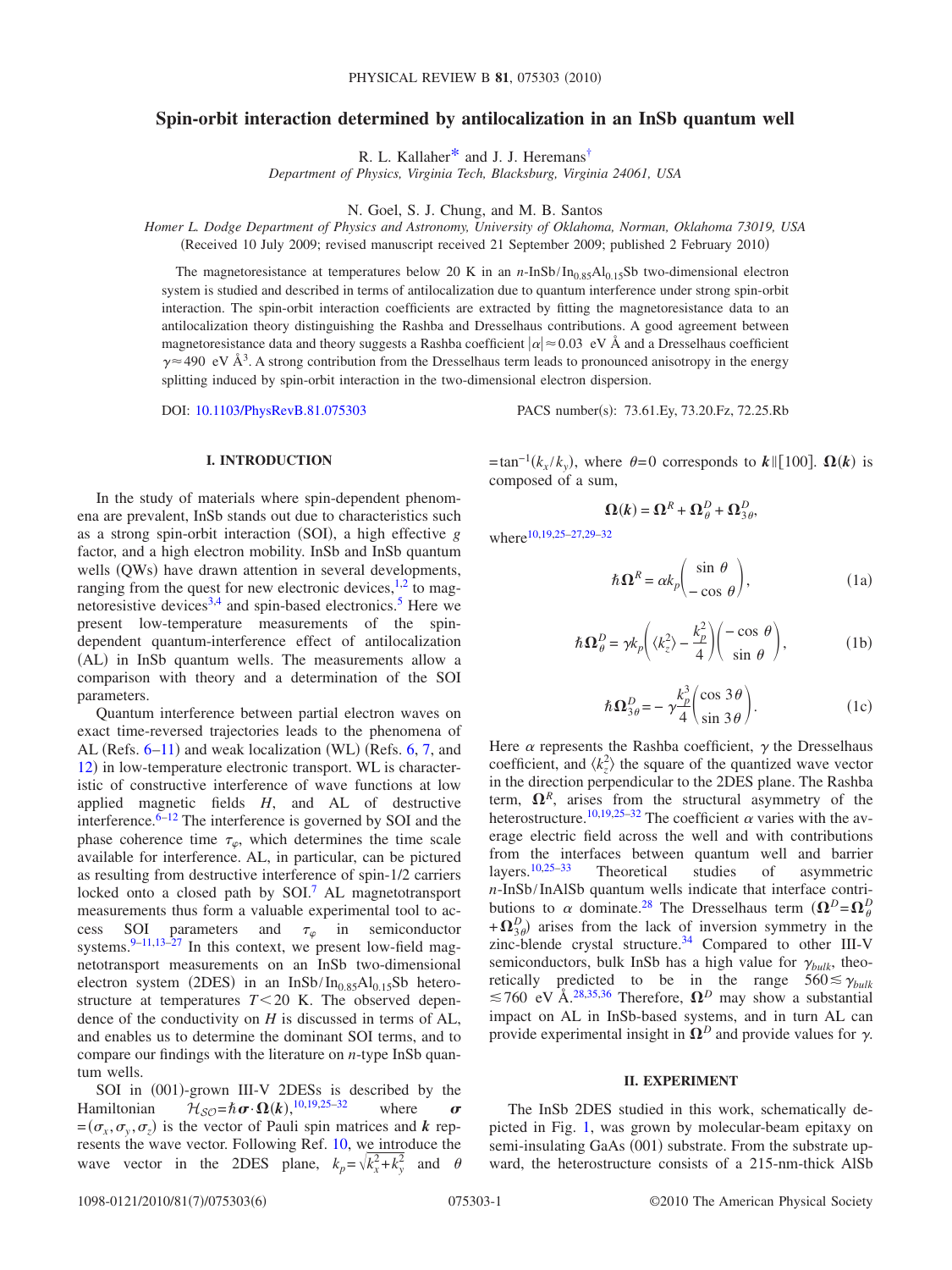<span id="page-1-0"></span>

FIG. 1. Left: Schematic of the InSb/InAlSb 2DES heterostructure. The  $\delta$ -doped layers are located at the following positions: 40 nm below, 40 nm above, and 140 nm above the quantum well (QW). Right: Measured carrier concentration  $N_s$  and momentum scattering time  $\tau_p$  as a function of *T*. Dashed lines are guides to the eyes.

buffer, a 4.1- $\mu$ m-thick In<sub>0.85</sub>Al<sub>0.15</sub>Sb layer, the 25-nm-thick InSb quantum well, a 150 nm  $In<sub>0.85</sub>Al<sub>0.15</sub>Sb$  layer, and a 13 nm undoped InSb cap layer. Electrons are provided to the well by two Si  $\delta$ -doped layers, at 40 nm below and 40 nm above the well. A third  $\delta$ -doped layer, 23 nm below the surface, passivates surface states. The strength of the Rashba term [Eq.  $(1a)$  $(1a)$  $(1a)$ ], defined by  $\alpha$ , depends on band parameters $35,37$  $35,37$  and on several sources of asymmetry in the heterostructure, and can vary substantially between heterostructures. In the present structure, Fermi-level pinning at the surface as well as the presence of two  $\delta$ -doped layers above the quantum well contribute to asymmetry, and contribute to a sizable  $\alpha$  via the large SOI in InSb. Spin-dependent mesoscopic transport experiments allowed an approximate value  $\alpha \approx 0.1$  eV Å to be deduced in similar heterostructures.<sup>5</sup> Measurements on *n*-InSb/InAlSb 2DESs which are remotely doped from only one side of the well have determined 0.07  $\leq |\alpha| \leq 0.14$  eV Å.<sup>38[,39](#page-5-7)</sup> In the sections below the AL data will be analyzed to obtain the magnitude of  $\alpha$  in the heterostructure shown in Fig. [1.](#page-1-0)

Magnetotransport was measured using standard lowfrequency lock-in techniques between 0.4 and 20 K. The data and analysis presented here were obtained on a 100  $\times$  20  $\mu$ m Hall bar fabricated by photolithography and wet etching. Other samples fabricated from the same wafer yield similar results. Resistivity and Hall-effect measurements indicate that the electron areal density  $N_s \approx 5.5 \times 10^{15}$  m<sup>-2</sup> and the electron mobility  $\mu \approx 8.9 \text{ m}^2/\text{V}$  s at 0.4 K. Hall-effect measurements do not show evidence of two-band transport and single-subband occupancy is thus assumed. The parameter  $\langle k_z^2 \rangle$  for the first quantized level can be obtained from finite square-well solutions<sup>40</sup> while accounting for nonparabolicity in the InSb conduction band and using the respective band-edge offsets of the well and barrier materials.<sup>28[,41](#page-5-9)[,42](#page-5-10)</sup> The calculation yields  $\langle k_z^2 \rangle = 8 \times 10^{15}$  m<sup>-2</sup>, the value used in the remainder of this work. Allowing for nonparabolicity, the effective mass  $m^*$ ,  $\langle k_z^2 \rangle$ ,  $N_s$ , and  $\mu$  are used to calculate other transport parameters, such as the mobility scattering time  $\tau_p$ and the two-dimensional diffusion constant *D*. From  $\langle k_z^2 \rangle$  and  $N_s$  we can estimate the strength of  $\Omega^D$  at the Fermi energy

<span id="page-1-1"></span>

FIG. 2. Low-field changes in resistivity at *T*=1.2 K. The dashed line indicates the parabolic background. The inset shows positive magnetoresistance around *H*=0 characteristic of AL.

 $E_F$ , using  $k_p^2 = k_F^2 = 2\pi N_s$ , with  $k_F$  the Fermi wave vector. For the present heterostructure, the values for  $\langle k_z^2 \rangle$  and  $N_s$  lead to  $[(k_z^2) - (\pi N_s/2)] \le |(\pi N_s/2)|$ , and hence from Eqs. ([1b](#page-0-1)) and ([1c](#page-0-2)) we conclude that  $|\Omega_{\theta}^D| \ll |\Omega_{3\theta}^D|$ . Since the term  $\Omega_{3\theta}^D$ dominates, the term  $\Omega_{\theta}^{D}$  will be neglected in the AL analysis.

Figure [2](#page-1-1) contains an example of the low-field magnetoresistance obtained at  $T=1.2$  K. In order to account for slight Hall-effect contributions to the data due to inevitable contact misalignment, the component antisymmetric in *H* has been subtracted from the data. For  $0 \leq H \leq 30$  mT the sample exhibits the positive magnetoresistance transitioning to negative magnetoresistance characteristic of AL. At higher  $H(H \ge 30$  mT) an  $\sim H^2$  dependence of the magnetoresistance is observed, typical of geometric magnetoresistance in high- $\mu$  materials,<sup>3</sup> and is accounted for in order to ensure accuracy of the AL analysis.

AL (Refs. [6,](#page-4-7) [8](#page-4-19)-11, [19,](#page-4-15) [25,](#page-4-16) [26,](#page-4-20) and [43](#page-5-11)) is expressed as a change in longitudinal conductivity,  $\sigma_{xx}$ . Ignoring electronelectron interactions, the *H* dependence of  $\sigma_{xx}$  is contained in the sum of a classical term and the AL correction term, $^{12}$ 

$$
\sigma_{xx}(H) = \frac{\sigma_0}{1 + (\mu H)^2} + \Delta \sigma(H),\tag{2}
$$

where  $\sigma_0 = N_s e^2 \tau_p / m^*$  denotes the zero-*H* Drude conductivity and  $\Delta \sigma(H)$  the AL correction. The experiment measures the longitudinal resistivity  $\rho_{xx}(H)$ , and the following steps are followed to determine  $\Delta \sigma(H)$  from  $\rho_{xx}(H)$ . First a purely quadratic term  $\sim H^2$  $\sim H^2$  is fit to the high-field data (Fig. 2), and the  $H^2$  term is subtracted from the measured  $\rho_{xx}$  to determine  $\Delta \rho(H)$ .  $\Delta \rho(H)$  denotes the AL correction to  $\rho_{xx}$ . Then  $\Delta \sigma(H)$ is determined using  $\Delta \sigma(H) \approx -\Delta \rho(H) \rho_0^{-2}$ , where  $\rho_0 \equiv \sigma_0^{-1}$ .

Examples of  $\Delta \sigma(H)$  are displayed in Fig. [3.](#page-2-0) The data exhibits the characteristic shape of AL, with an initial decrease in conductivity from  $H=0$ , reaching a minimum at  $H=H_{\text{min}}\approx1.1$  mT, after which positive magnetoconductivity is observed. The  $\Delta \sigma(H)$  curves are parametrized in terms of  $\tau_p$ , the phase coherence time  $\tau_\varphi$ , and in terms of the various contributions to  $\Omega(k)$ . Specifically,  $\Delta \sigma(H)$  was fit to an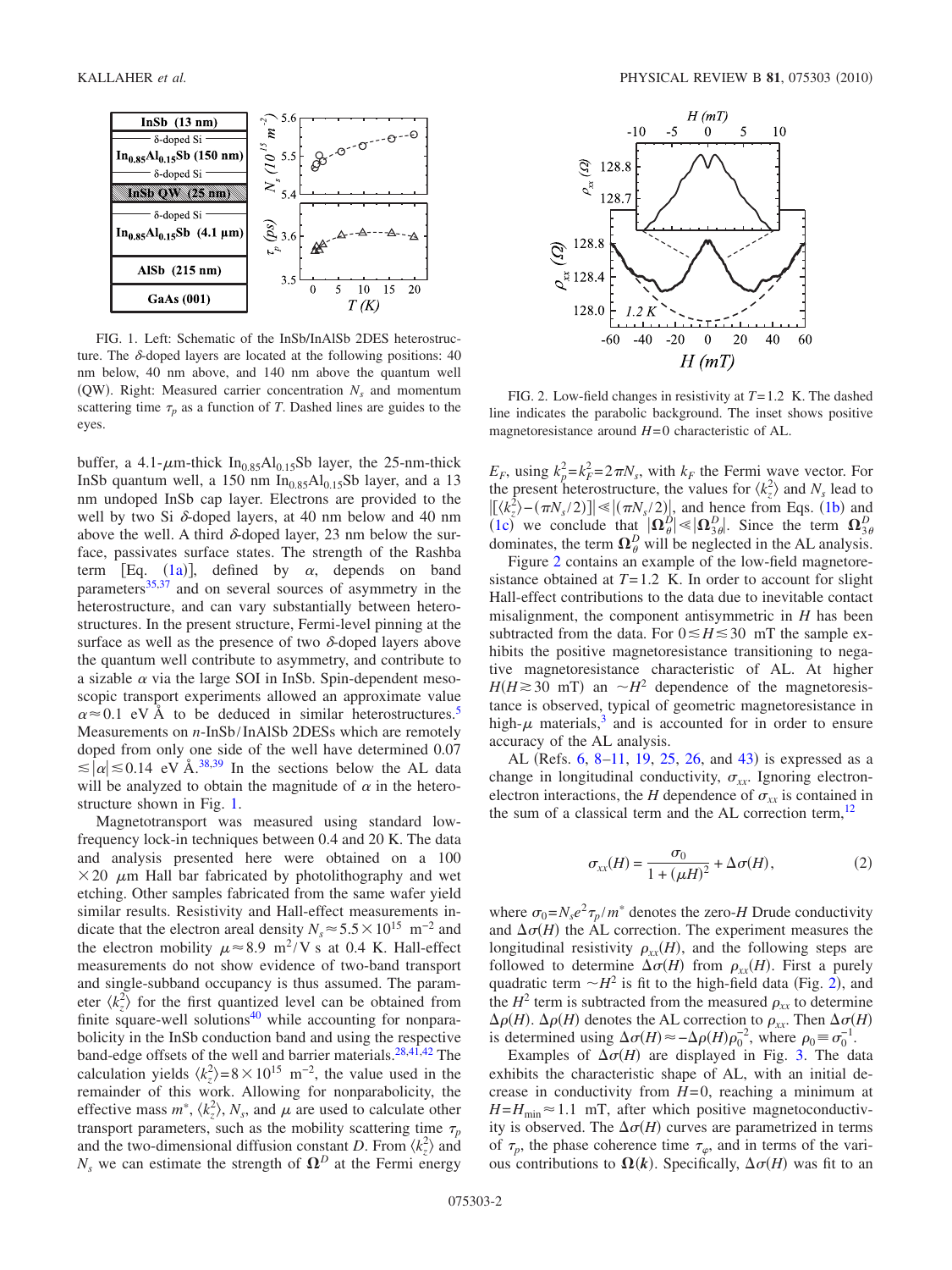<span id="page-2-0"></span>

FIG. 3. Changes in conductivity derived from the data at different  $T$ , along with the fits obtained from Eq.  $(3)$  $(3)$  $(3)$ . The curves have been offset for clarity.

AL expression which separately accounts for  $\Omega^R$  and  $\Omega_{3\theta}^{D}$ , [10](#page-4-14)[,26](#page-4-20) and which allows us to examine their respective magnitudes and dependence on *T*.

### **III. ANALYSIS**

In 2DESs where  $\Omega_{\theta}^{D}$  can be neglected, the AL correction to the conductivity in perpendicular *H* can be expressed  $as^{10,26}$  $as^{10,26}$  $as^{10,26}$ 

<span id="page-2-1"></span>
$$
\Delta \sigma(H) = \frac{-e^2}{4\pi^2 \hbar} \left[ 3C + \frac{1}{a_0} + \frac{2a_0 + 1 + b_s}{a_1(a_0 + b_s) - 2b'_s} - \sum_{n=1}^{\infty} \frac{3}{n} \right]
$$

$$
- \frac{3a_n^2 + 2b_s a_n - 1 - 2(2n + 1)b'_s}{(a_n + b_s)a_{n-1}a_{n+1} - 2b'_s[(2n + 1)a_n - 1]}
$$

$$
+ 2\ln(b_{tr}) + \Psi\left(\frac{1}{2} + b_{\varphi}\right) \right], \tag{3}
$$

where  $\Psi$  represents the *digamma* function; *C* is Euler's constant;  $a_n = b_\varphi + b_s + n + (1/2);$   $b_r = (\hbar/4eD\tau_p H);$   $b'_s$  $= (2\hbar |\mathbf{\Omega}^R|^2 \tau_1 / 4eDH); b_s = b'_s + (2\hbar |\mathbf{\Omega}^D_{(3\theta)}|^2 \tau_3) / 4eDH;$  and  $b_{\varphi}$  $=(\hbar/4eD\tau_{\varphi}H)$ . The relaxation times  $\tau_n(n=1,3)$  are expressed as  $^{10,30,44}$  $^{10,30,44}$  $^{10,30,44}$  $^{10,30,44}$ 

$$
\frac{1}{\tau_n} = \int W(\zeta) [1 - \cos(n\zeta)] d\zeta,\tag{4}
$$

<span id="page-2-3"></span>where  $W(\zeta)$  denotes the scattering probability, dependent on the scattering angle  $\zeta$ . We note that for degenerate systems  $\tau_1 = \tau_p$ .<sup>[31](#page-5-13)</sup> The value of  $(\tau_1 / \tau_3) = (\tau_p / \tau_3)$  in 2DESs ranges from  $(\tau_1 / \tau_3) = 1$  for isotropic scattering to  $(\tau_1 / \tau_3) = 9$  for small-angle scattering.<sup>10,[30,](#page-4-21)[44](#page-5-12)</sup> Although Eq.  $(3)$  $(3)$  $(3)$  is derived for the diffusive regime  $(b_{tr} > 1)$ , previous AL experiments demonstrate that nominally diffusive formalisms accurately describe SOI in high- $\mu$  2DES.<sup>15</sup> Equally satisfactory fits to our experimental data were, in fact, not obtained with theories aiming beyond the diffusive regime.<sup>9,[11](#page-4-8)</sup>

With  $b_{tr}$  determined from  $N_s$  and  $\rho_0$ , the experimental  $\Delta \sigma(H) - \Delta \sigma(0)$  for  $|H| < 6.5$  mT at different *T* were fit to Eq. ([3](#page-2-1)), allowing us to separately assess  $\Omega^R$  and  $\Omega^D_{3\theta}$  (neglecting  $\Omega_{\theta}^{D}$ ). Fits to Eq. ([3](#page-2-1)) were performed while varying  $b_s$ ,  $b'_s$ , and

<span id="page-2-2"></span>

FIG. 4. The terms  $2\Omega^2 \tau_n$  extracted from fits of  $\Delta \sigma(H) - \Delta \sigma(0)$ to Eq. ([3](#page-2-1)). From the  $2\Omega^2 \tau_n$  corresponding contributions to  $\Omega$  can be deduced. Dashed lines form guides to the eyes.

 $b_{\varphi}$ , and the total error in the values thus obtained are estimated at  $\sim$  10%. From  $b_s$  and  $b'_s$  we can deduce  $2|\mathbf{\Omega}^R|^2 \tau_1$  and  $2|\Omega_{3\theta}^D|^2 \tau_3$ , and hence, with knowledge of  $\tau_1 = \tau_p$  and  $\tau_3$ , we obtain  $|\mathbf{\Omega}^R|$  and  $|\mathbf{\Omega}^D_{3\theta}|$ . The results are presented below.

### **IV. RESULTS AND DISCUSSION**

Examples of the fits of Eq.  $(3)$  $(3)$  $(3)$  to the experimental  $\Delta \sigma(H) - \Delta \sigma(0)$  are displayed along with the corresponding data in Fig. [3.](#page-2-0) Equation ([3](#page-2-1)) accurately models  $\Delta \sigma(H)$  $-\Delta \sigma(0)$  at all *T*, with a slight deviation at an oscillatory structure occurring at  $H \approx \pm 3$  mT in our data. The strong *T* dependence of the oscillatory structure, which becomes quite weak above  $\approx$  5 K, suggests a phase coherence phenomenon is responsible. Although the exact origin of the observed oscillatory structure forms the subject of future study, here we offer one possible explanation. One expects universal conduction fluctuations to be averaged out due to the size of the device. However, the heterostructure shows a low density of pyramidal structural defects (associated with threading dislocations) which are not expected to affect mobility due to their low density and extended mesoscopic size.<sup>45</sup> A hypothetical origin for the oscillatory magnetoresistance lies in Altshuler-Aronov-Spivak oscillations<sup>46</sup> occurring for electron trajectories encompassing such mesoscopic defects, as also observed in lithographic antidot lattices. $47$  In the present case the irregular defect size and spacing preclude welldeveloped oscillations while still allowing for magnetoresistance effects associated with orbits of defined enclosed magnetic flux. AL phenomena do not encompass such oscillatory structure, and hence the structure is ignored for the remainder of the present work.

Figure [4](#page-2-2) depicts the terms in Eq.  $(3)$  $(3)$  $(3)$  originating from different SOI contributions,  $2|\mathbf{\Omega}^R|^2 \tau_1$  and  $2|\mathbf{\Omega}^D_{3\theta}|^2 \tau_3$  as obtained from the fits to the data. The magnitude of  $2|\Omega^R|^2 \tau_1$  $=4\pi N_s \alpha^2 \hbar^{-2} \tau_p$  exceeds  $2|\Omega_{3\theta}^D|^2 \tau_3 = (\pi N_s)^3 \gamma^2 \hbar^{-2} \tau_3$ , indicating that Rashba SOI provides the largest contribution to  $\Delta \sigma(H) - \Delta \sigma(0)$ . However, accounting for the contribution from  $\Omega_{3\theta}^D$  is necessary for correct modeling of  $\Delta \sigma(H)$  $-\Delta \sigma(0)$ , with increased relevance at higher *T*. Moreover, as indicated below, both  $\Omega_{3\theta}^D$  and  $\Omega^R$  play important roles in the energy dispersion of the 2DES. We extract  $|\alpha| \approx 0.03$  eV Å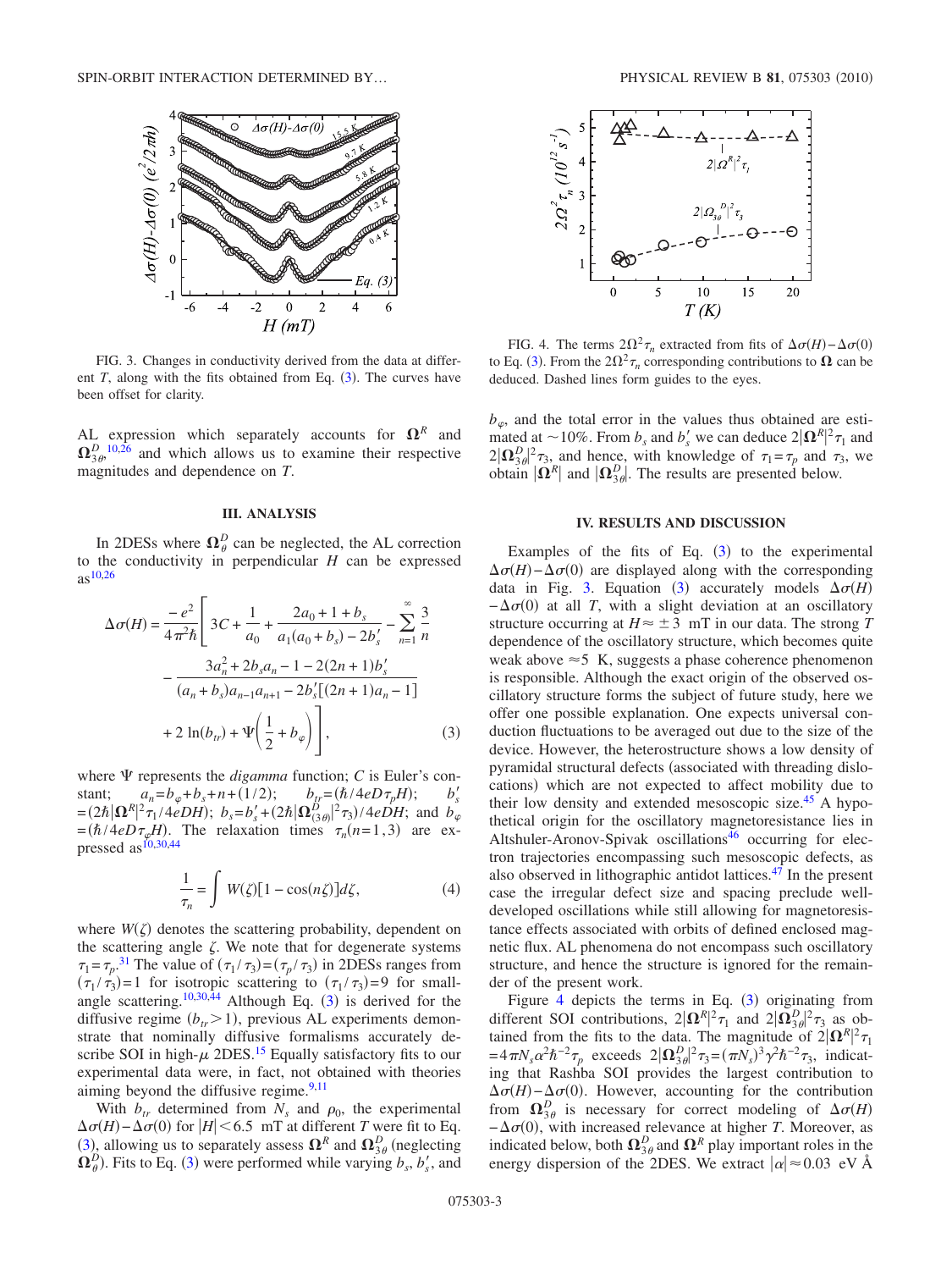<span id="page-3-0"></span>

FIG. 5. Calculated angular dependence of  $W(\zeta)$ ,  $W(\zeta)$ [1]  $-\cos(\zeta)$ , and  $W(\zeta)$ [1– $\cos(3\zeta)$ ] normalized to *W*(0), from Eq. ([5](#page-3-1)). The radial axis follows a logarithmic scale.

from the observed value of  $2|\mathbf{\Omega}^R|^2 \tau_1 \approx 4.8 \times 10^{12} \text{ s}^{-1}$ . This value for  $|\alpha|$  lies within the expected range, and bears comparison with recent theoretical calculations predicting  $|\alpha^{th}|$  $\approx 0.04$  eV Å for *n*-InSb/InAlSb 2DESs with equal barrier heights on both sides of the well. $^{28}$ 

Interpretation of  $2|\Omega_{3\theta}^D|^2 \tau_3$  requires a discussion of  $(\tau_1 / \tau_3)$ . The ratio  $(\tau_1 / \tau_3)$  depends on the scattering mechanism.<sup>10[,30](#page-4-21)[,44](#page-5-12)</sup> In accordance with previous studies of electronic transport in 30-nm-wide *n*-InSb/InAlSb 2DESs with high  $\mu$ <sup>[48](#page-5-17)</sup> remote-ionized impurity scattering from Si ions in the  $\delta$ -doped layers is expected to dominate electron scattering at low *T*. For 2DESs under remote-ionized impurity scattering, the angular dependence of  $W(\zeta)$  can be approximated by $40,48$  $40,48$ 

$$
W(\zeta) \propto \frac{\exp(-2qd)}{(q+q_{TF})^2},\tag{5}
$$

<span id="page-3-1"></span>where the scattering wave vector  $q = |2k_F \sin(\zeta/2)|$ , and *d* =40 nm denotes the distance separating the 2DES from the ionized impurities. With an effective Bohr radius  $a_B$  $=67$  nm, the Thomas-Fermi screening wave vector  $q_{TF}$  $=(2/a_B)$ =2.9×10<sup>7</sup> m<sup>-1</sup>. Figure [5](#page-3-0) contains the angular dependences of  $W(\zeta)$ ,  $W(\zeta)[1-\cos(\zeta)]$ , and  $W(\zeta)[1-\cos(3\zeta)]$ normalized to  $W(0)$ , in a polar graph.  $W(\zeta)$  is strongly peaked toward small  $\zeta$ , as expected for the predominantly small-angle scattering from remote-ionized impurities. As compared to  $[1 - \cos(\zeta)]$ , the multiplicative effect of the factor  $[1-\cos(3\zeta)]$  is strongest at small  $\zeta$ , leading to a higher ratio  $(\tau_1 / \tau_3)$  for small-angle scattering than for large-angle scattering.

From Eqs. ([4](#page-2-3)) and ([5](#page-3-1)) we calculate  $(\tau_1 / \tau_3) \approx 9$ . From the observed  $2[\Omega_{3,0}^D]^2 \tau_3 \approx 1.1 \times 10^{12} \text{ s}^{-1}$  at 0.4 K we then extract  $\gamma \approx 490$  eV Å<sup>3</sup>. This value agrees closely with theoretical calculations yielding  $\gamma$  in *n*-InSb/InAlSb quantum wells as a function of well thickness, which have predicted  $\gamma$  $\approx$  425 eV Å<sup>3</sup> for a 25-nm-wide well.<sup>28</sup> The value  $\gamma$ =490 eV  $\mathring{A}^3$  signifies, in fact, an upper bound for  $\gamma$  at 0.4 K, resulting from the assumption of dominant remote-ionized impurity scattering. Accounting for other scattering mechanisms which yield a smaller ratio  $(\tau_1 / \tau_3)$ , such as phonon scattering or interface roughness scattering, $30$  would result in a somewhat smaller  $\gamma$ . We stress however that at  $T=0.4$  K

<span id="page-3-2"></span>

FIG. 6. Calculated SOI-induced energy splitting  $\epsilon_{sp} = 2\hbar |\Omega|$  of the conduction band at  $k_F(k_F^2 = 2\pi N_s)$  as a function of momentum direction. The plot is obtained by substituting  $\gamma = 490 \text{ eV} \text{ Å}^3$ ,  $\alpha$  $= 0.03$  eV Å, and  $\langle k_z^2 \rangle = 8 \times 10^{15}$  m<sup>-2</sup> into Eqs. ([1a](#page-0-0))–([1c](#page-0-2)).

remote-ionized impurity scattering, rather than phonon or interface roughness scattering, likely determines  $(\tau_1 / \tau_3)$  and we hence accept  $\gamma \approx 490$  eV  $\AA^3$ .

From the extracted values for  $\alpha \approx 0.03$  eV Å and  $\gamma$ =490 eV  $\AA$ <sup>3</sup> at 0.4 K we calculate the average spin-orbitinduced energy splitting of the conduction band at  $k_F$  as  $\langle \epsilon_{sp} \rangle \approx 1.8$  meV, and an average spin-precession frequency of  $2\langle |\mathbf{\Omega}| \rangle = 2.7 \times 10^{12}$  s<sup>-1</sup>. The dependence of  $\epsilon_{sp}$  on momen-tum direction, depicted in Fig. [6,](#page-3-2) reveals an anisotropy of  $\epsilon_{sn}$ in the plane of the 2DES.  $\epsilon_{sp}$  ranges between  $\approx 0.6$  and  $\approx$  2.8 meV depending on the direction of *k*. The angular dependence results from the 3 $\theta$  dependence of  $\Omega_{3\theta}^D$  as compared to the  $\theta$  dependence of  $\Omega^R$ . The fact that both terms have substantial values in the 2DES produces a marked anisotropy.

Beyond  $T=0.4$  K,  $2|\mathbf{\Omega}^R|^2 \tau_1 \sim N_s \tau_p$  is found to have a negligible *T* dependence reflecting the fact that, as observed in Hall measurements,  $N_s$  and  $\tau_p$  remain almost constant (<2% change) over this range of *T*. In contrast,  $2|\Omega_{3\theta}^D|^2 \tau_3$  $\sim N_s^3 \tau_3$  increases by a factor  $\approx$  1.7 from 0.4 to 20 K. In order to explain the dependence on *T* of spin relaxation in III-V semiconductors, Ref. [30](#page-4-21) has shown that  $2|\Omega^R|^2\tau_1$  and  $2|\Omega_{3\theta}^D|^2\tau_3$  can be multiplied by *T*-dependent factors, to become

$$
|\mathbf{\Omega}^R|^2 \tau_1 \to |\mathbf{\Omega}^R|^2 \tau_p (1 - e^{-E_F \beta})^{-1}, \tag{6a}
$$

<span id="page-3-3"></span>
$$
|\Omega_{3\theta}^D|^2 \tau_3 \to \frac{|\Omega_{3\theta}^D|^2}{(E_F \beta)^2} \frac{\tau_p(\tau_3/\tau_1)}{1 - e^{-E_F \beta}} \frac{J_{\nu+3}(\beta \mu_0)}{J_{\nu+1}(\beta \mu_0)},
$$
(6b)

<span id="page-3-4"></span>where  $\beta = 1/k_B T$  (with  $k_B$  the Boltzmann constant), the chemical potential  $\mu_0 = \ln(e^{E_F \beta} - 1) / \beta$ ,  $4J_n(z) = \int_0^\infty x^n \operatorname{sech}^2[(x)]$  $-\frac{z}{2}$  and where  $\nu$  depends on the operational scattering mechanism. For weakly screened charged impurity scattering considered here,  $\nu = 2^{30}$  Using values for  $|\alpha|$  and  $\gamma$  obtained at 0.4 K we find that Eq. ([6a](#page-3-3)) accurately describes  $2|\Omega^R|^2 \tau_1$ over the experimental range of *T*. However, Eq. ([6b](#page-3-4)) predicts a weaker *T* dependence of  $2|\Omega_{3\theta}^D|^2 \tau_3$  than experimentally ob-served (Fig. [4](#page-2-2)). A portion of the additional  $T$  dependence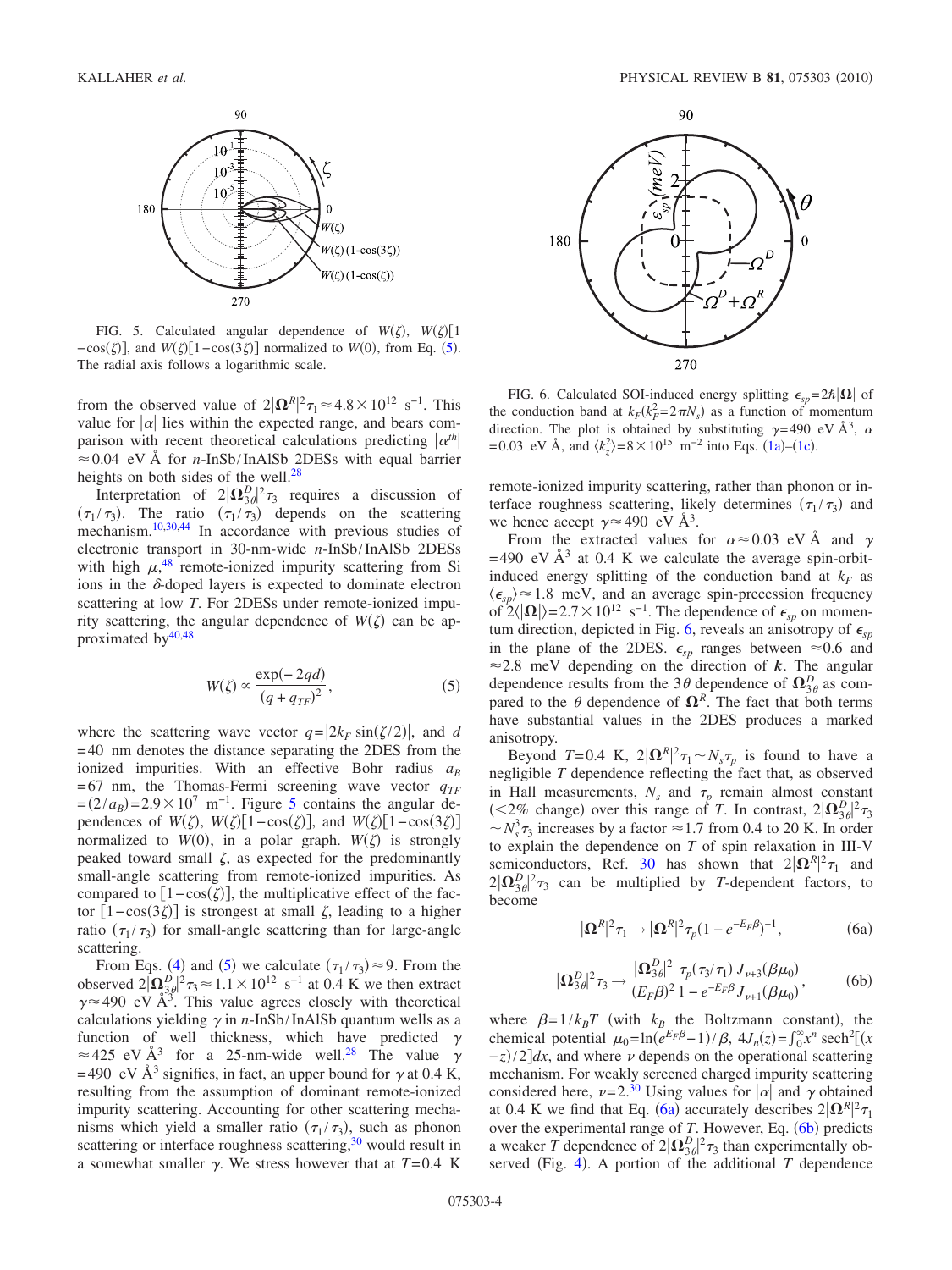results from changes in  $(\tau_3 / \tau_1)$  from increased phonon scattering with *T*. We suggest that electron-electron  $(e-e)$  scattering may also contribute to the observed *T* dependence of  $2|\Omega_{3\theta}^D|^2\tau_3$ . Although *e-e* scattering has little effect on  $\tau_p$ , recently a large impact of *e*-*e* scattering on spin relaxation has been suggested in high- $\mu$  GaAs/AlGaAs quantum wells.<sup>49[,50](#page-5-19)</sup> As compared to doped semiconductor thin films, remotely doped heterostructures experience a much reduced scattering rate from ionized impurities, and hence effects arising from  $e$ - $e$  scattering<sup>49[,50](#page-5-19)</sup> are more evident in high- $\mu$  2DESs. Equa-tion ([3](#page-2-1)) does not explicitly include the contribution from *e-e* scattering to spin relaxation, yet its effect can be approximated as follows. Since the parameter  $b_s$  expresses the spinrelaxation rate, we expect the effect of *e*-*e* scattering on spin relaxation to affect  $b_s$ . Any contribution to  $b_s$  not included in  $b'_s$  is grouped into the term  $2|\Omega_{3\theta}^D|^2\tau_3$ , suggesting that the spin-relaxation rate from *e-e* scattering  $(1/\tau_s^{ee})$  should be added to  $b_s$ , namely,  $b_s \rightarrow b_s^* = b_s + \hbar/(4eDH\tau_s^{ee})$ , similar to the inclusion of spin relaxation via the Elliot-Yafet mechanism[.10](#page-4-14) Experimentally observed then is the value of  $2|\Omega_{3\theta}^D|^2\tau_3^*$  derived from  $b_s^*$ , with  $2|\Omega_{3\theta}^D|^2\tau_3^*=2|\Omega_{3\theta}^D|^2\tau_3$ 

## <span id="page-4-0"></span>\*kallaher@vt.edu

<span id="page-4-1"></span>† heremans@vt.edu

- <span id="page-4-2"></span><sup>1</sup>T. Ashley, L. Buckle, S. Datta, M. T. Emeny, D. G. Hayes, K. P. Hilton, R. Jefferies, T. Martin, T. J. Phillips, D. J. Wallis, P. J. Wilding, and R. Chau, Electron. Lett. **43**, 777 (2007).
- <span id="page-4-3"></span><sup>2</sup> J. M. S. Orr, P. D. Buckle, M. Fearn, C. J. Storey, L. Buckle, and T. Ashley, New J. Phys. 9, 261 (2007).
- <span id="page-4-4"></span>3S. A. Solin, T. Thio, D. R. Hines, and J. J. Heremans, Science **289**, 1530 (2000).
- <span id="page-4-5"></span>4S. A. Solin, D. R. Hines, A. C. H. Rowe, J. S. Tsai, Yu. A. Pashkin, S. J. Chung, N. Goel, and M. B. Santos, Appl. Phys. Lett. **80**, 4012 (2002).
- <span id="page-4-6"></span>5H. Chen, J. J. Heremans, J. A. Peters, A. O. Govorov, N. Goel, S. J. Chung, and M. B. Santos, Appl. Phys. Lett. **86**, 032113  $(2005).$
- <span id="page-4-7"></span><sup>6</sup>B. L. Al'tshuler, A. G. Aronov, A. I. Larkin, and D. E. Khmel'nitskii, Zh. Eksp. Teor. Fiz. 81, 768 (1981) [Sov. Phys. JETP **54**, 411 (1981)].
- <span id="page-4-9"></span><sup>7</sup>G. Bergmann, Phys. Rep. **107**, 1 (1984).
- <span id="page-4-19"></span>8S. Hikami, A. I. Larkin, and Y. Nagaoka, Prog. Theor. Phys. **63**, 707 (1980).
- <span id="page-4-11"></span>9A. Zduniak, M. I. Dyakonov, and W. Knap, Phys. Rev. B **56**, 1996 (1997).
- <span id="page-4-14"></span>10W. Knap, C. Skierbiszewski, A. Zduniak, E. Litwin-Staszewska, D. Bertho, F. Kobbi, J. L. Robert, G. E. Pikus, F. G. Pikus, S. V. Iordanskii, V. Mosser, K. Zekentes, and Yu. B. Lyanda-Geller, Phys. Rev. B 53, 3912 (1996).
- <span id="page-4-8"></span><sup>11</sup> J. B. Miller, D. M. Zumbühl, C. M. Marcus, Y. B. Lyanda-Geller, D. Goldhaber-Gordon, K. Campman, and A. C. Gossard, Phys. Rev. Lett. 90, 076807 (2003).
- <span id="page-4-10"></span>12S. McPhail, C. E. Yasin, A. R. Hamilton, M. Y. Simmons, E. H. Linfield, M. Pepper, and D. A. Ritchie, Phys. Rev. B **70**, 245311  $(2004).$
- <span id="page-4-12"></span>13S. A. Studenikin, P. T. Coleridge, N. Ahmed, P. J. Poole, and A.

+( $1/\tau_e^{ee}$ ). As  $T\rightarrow 0$ , *e-e* scattering is expected to vanish. Thus  $1/\tau_s^{ee}$  is not expected to alter the values of  $|\alpha|$  and  $\gamma$  obtained from the 0.4 K values of  $2|\Omega^R|^2 \tau_1$  and  $2|\Omega^D_{3\theta}|^2 \tau_3$ . Yet, our observation suggests that the *T* dependence of  $2|\Omega_{3\theta}^D|^2\tau_3^*$  may be a consequence of an increase in  $1/\tau_s^{ee}$  with *T*, not negligible except at the lowest *T*.

In summary, we have extracted the SOI terms active in an *n*-InSb/InAlSb 2DES, by fitting magnetotransport measurements with AL theory. Accurate modeling of the measured  $\Delta \sigma(H) - \Delta \sigma(0)$ , requires the presence of both the Rashba SOI  $\Omega^R$  and the Dresselhaus  $\Omega^D_{3\theta}$  contributions, and requires an estimate of the predominant momentum scattering mechanism. It is found that in the heterostructure the Rashba coefficient  $\alpha \approx 0.03$  eV Å and the Dresselhaus coefficient  $\gamma$  $\approx$  490 eV Å<sup>3</sup>.

#### **ACKNOWLEDGMENTS**

This work is supported by DOE through Award No. DE-FG02-08ER46532 and by NSF through Awards No. DMR-0618235 and No. DMR-0520550.

Sachrajda, Phys. Rev. B 68, 035317 (2003).

- 14D. D. Bykanov, A. M. Kreshchuk, S. V. Novikov, T. A. Polyanskaya, and I. G. Savel'ev, Semiconductors 32, 985 (1998).
- <span id="page-4-22"></span>15T. Koga, J. Nitta, T. Akazaki, and H. Takayanagi, Phys. Rev. Lett. **89**, 046801 (2002).
- 16V. A. Guzenko, M. Akabori, Th. Schäpers, S. Cabañas, T. Sato, T. Suzuki, and S. Yamada, Phys. Status Solidi C 3, 4227 (2006).
- 17P. D. Dresselhaus, C. M. A. Papavassiliou, R. G. Wheeler, and R. N. Sacks, Phys. Rev. Lett. **68**, 106 (1992).
- 18G. L. Chen, J. Han, T. T. Huang, S. Datta, and D. B. Janes, Phys. Rev. B 47, 4084 (1993).
- <span id="page-4-15"></span>19G. M. Minkov, A. V. Germanenko, O. E. Rut, A. A. Sherstobitov, L. E. Golub, B. N. Zvonkov, and M. Willander, Phys. Rev. B 70, 155323 (2004).
- 20T. Hassenkam, S. Pedersen, K. Baklanov, A. Kristensen, C. B. Sorensen, P. E. Lindelof, F. G. Pikus, and G. E. Pikus, Phys. Rev. B 55, 9298 (1997).
- 21S. Pedersen, C. B. Sørensen, A. Kristensen, P. E. Lindelof, L. E. Golub, and N. S. Averkiev, Phys. Rev. B 60, 4880 (1999).
- 22R. L. Kallaher and J. J. Heremans, Phys. Rev. B **79**, 075322  $(2009).$
- 23A. M. Kreshchuk, S. V. Novikov, T. A. Polyanskaya, and I. G. Savel'ev, Semiconductors 31, 391 (1997).
- 24M. Oszwaldowski, T. Berus, and V. K. Dugaev, Phys. Rev. B **65**, 235418 (2002).
- <span id="page-4-16"></span><sup>25</sup>L. E. Golub, Phys. Rev. B **71**, 235310 (2005).
- <span id="page-4-20"></span>26S. V. Iordanskii, Yu. B. Lyanda-Geller, and G. E. Pikus, Pis'ma Zh. Eksp. Teor. Fiz. **60**, 199 (1994) [JETP Lett. **60**, 206 (1994)].
- <span id="page-4-13"></span><sup>27</sup> F. G. Pikus and G. E. Pikus, Phys. Rev. B **51**, 16928 (1995).
- <span id="page-4-18"></span>28A. M. Gilbertson, M. Fearn, J. H. Jefferson, B. N. Murdin, P. D. Buckle, and L. F. Cohen, Phys. Rev. B 77, 165335 (2008).
- <span id="page-4-17"></span><sup>29</sup> J. Kainz, U. Rössler, and R. Winkler, Phys. Rev. B **68**, 075322  $(2003).$
- <span id="page-4-21"></span><sup>30</sup> J. Kainz, U. Rössler, and R. Winkler, Phys. Rev. B **70**, 195322